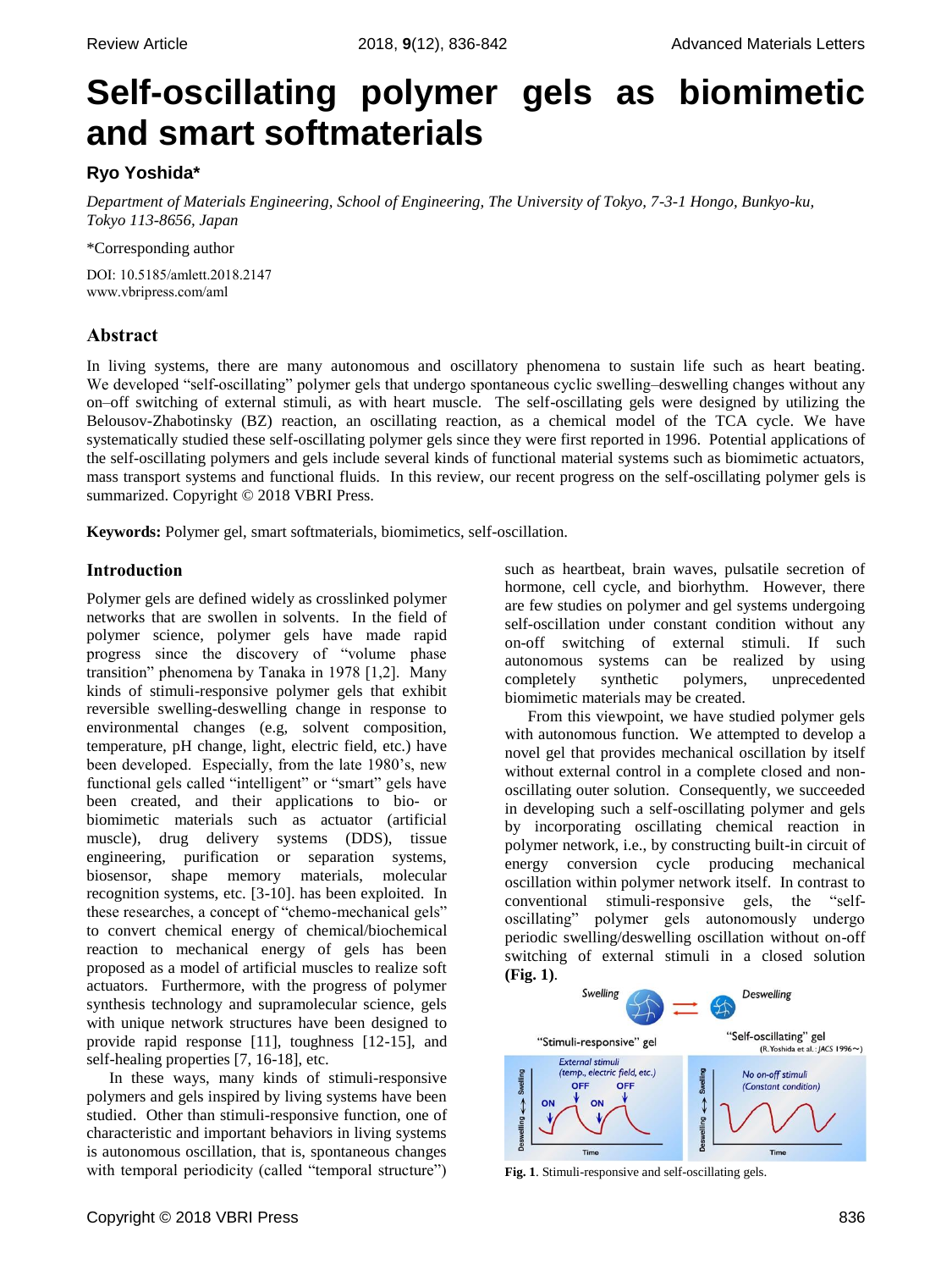#### **Design of self-oscillating polymer gel**

For the design of such a gel, the Belousov-Zhabotinsky (BZ) reaction [19,20], which is well-known as an oscillating reaction which spontaneously exhibits temporal rhythm and spatial pattern, was focused. The overall process is the oxidation of an organic substrate, such as malonic acid (MA) or citric acid, by an oxidizing agent (typically bromate ion) in the presence of a catalyst under acidic condition. Metal ions or metal complexes with high redox potentials such as cerium ion, ferroin, or ruthenium tris(2,2'-bipyridine)  $(Ru(bpy)3^{2+})$  are widely used as catalysts. While the reaction proceeds, the catalyst undergoes spontaneous redox oscillation, showing periodical changes in color of the solution under stirring condition and concentric or spiral wave patterns under stationary condition. The wave of oxidized state propagating in the medium is called a "chemical wave". The BZ reaction is often analogically compared with the TCA cycle which is a key metabolic process taking place in the living body, and it is recognized as a chemical model for understanding several autonomous phenomena in biological systems.

We attempted to convert the chemical oscillation of the BZ reaction into a mechanical change in gels and generate an autonomous swelling-deswelling oscillation under non-oscillatory outer conditions. For this purpose, we prepared the gel composed of poly(*N*isopropylacrylamide) (PNIPAAm) and  $Ru(bpy)_3$  which is covalently bonded to the PNIPAAm network **(Fig. 2)**. When the poly(NIPAAm-*co*-Ru(bpy)<sub>3</sub>) gel is immersed in the catalyst-free BZ solution containing the substrates  $(MA, NaBrO<sub>3</sub>$  and nitric acid), the reaction occurs in the gel by the catalytic function of the polymerized Ru(bpy)<sub>3</sub>. The redox changes of the polymerized catalyst moiety  $(Ru(bpy)3^{2+} \geq Ru(bpy)3^{3+})$ change the volume phase transition temperature of the gel as well as the swelling ratio because the hydrophilicity of the polymer chains increases at the oxidized Ru(III) state and decreases at the reduced Ru(II) state. As a result, the gel exhibits an autonomous swelling-deswelling oscillation with the redox oscillation in the closed solution under constant condition. We reported the "self-oscillating" gel in 1996 for the first time [21].



**Fig. 2**. Design concept of self-oscillating gel using the BZ reaction.

## **Development of self-oscillating polymer gels as functional softmaterials**

Since then, we have developed many kinds of biomimetic or smart material systems **(Fig. 3)** [22-71]. These researches include (1) control of self-oscillating chemomechanical behaviors (e.g., concentration and temperature dependence of oscillation [27], on-off regulation of self-oscillation by external stimuli [29- 32], control of self-oscillating behaviors by designing chemical structure of gel [33-37], remarkable swellingdeswelling changes by assembled self-oscillating microgels [38], comb-type self-oscillating gel [39]), (2) design of biomimetic soft-actuators (e.g., ciliary motion actuator using self-oscillating gel [40,41], self-walking gel [42], self-propelled motion [25], theoretical simulation of the self-oscillaiting gel [43,44], and (3) design of autonomous mass transport systems (e.g., self-driven gel conveyer: autonomous transportation on the self-oscillating gel surface by peristaltic motion [45,46], autonomous intestine-like motion of tubular self-oscillating gel [47,48]).

Further, there have been new developments toward autonomous polymer actuating systems with micro or nano-order scale such as polymer solution [49-57], polymer brush [58-61], polymer micelles [62-64], polymer vesicles [65-68], colloidsomes [69]. Especially, amoeba-like intermittent autonomous moving motion accompanying sol-gel oscillation under constant condition was achieved by strategically designed synthetic polymers [70,71]. There are possibilities to realize a biomimetic soft-machine which shows amoeboid motion.

## **Preparation of self-oscillating polymer brushes (artificial cilia)**

Functional surfaces that can control their wettability, permeability, and adhesiveness have attracted much attention because of their diverse potential applications. In particular, by incorporating stimuli-responsive polymers on material surfaces, the physical and chemical characteristics of the surfaces can change in response to external stimuli. Such stimuli-responsive surfaces can be used as smart surfaces with switchable properties, for example, in cell culture substrates, microfluidics, self-cleaning coatings, and filtration devices. To fabricate well-defined functional surfaces, surface modification techniques to graft synthetic polymers onto substrates have been intensively investigated. Among them, surface-initiated atom transfer radical polymerization (SI-ATRP) is a useful method to prepare well-defined, high-density polymer brush structures on substrates.

In contrast to functional surfaces modified by stimuli-responsive polymers, functional surfaces modified by self-oscillating polymers exhibit autonomous changes in their surface properties without requiring external stimuli, and novel applications such as autonomous mass transport systems on the micro- or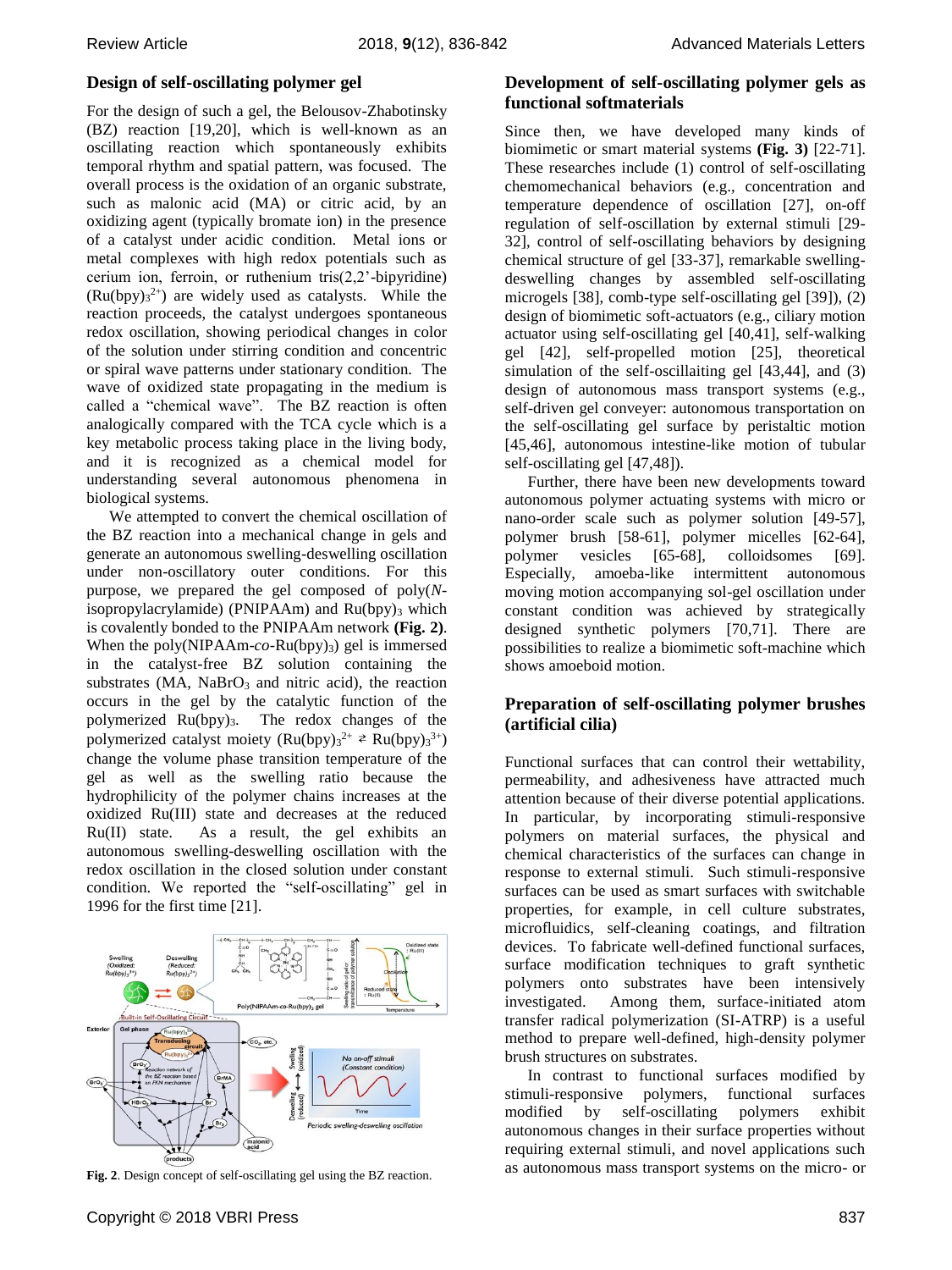nanoscale are expected. Self-oscillating polymer brushes have been prepared by grafting self-oscillating polymers onto a glass substrate using the SI-ATRP method **(Fig.3)** [58-61]. Chemical wave propagation was clearly observed on the surface.

#### **Polymer solution systems toward autonomous softmachines**

#### *Transmittance and viscosity oscillation of polymer solution and microgel dispersion*

In the case of the uncrosslinked linear polymer (poly(NIPAAm-*co*-Ru(bpy)3), the polymer undergoes spontaneous cyclic soluble-insoluble changes and the transmittance of the polymer solution oscillates autonomously with redox changes of the copolymerized Ru(bpy)<sup>3</sup> **(Fig.3)** [49]. Further, we prepared submicron-sized poly(NIPAAm-*co*-Ru(bpy)<sub>3</sub>) gel beads by surfactant-free aqueous precipitation polymerization and analyzed the oscillating behavior of the microgel dispersions [50-53]. The microgel dispersion also exhibited transmittance oscillation due to swelling and deswelling changes of the microgels. With increasing temperature, the oscillation period decreased and the amplitude increased a little. When the temperature increased near to the volume phase transition temperature of the reduced microgel, the microgels showed dispersing/flocculating oscillation as well as swelling-deswelling oscillation because the reduced and

shrunken microgels lost colloidal stability, which resulted in a remarkable increase of amplitude in optical transmittance oscillation. Due to such behaviors, as mentioned before, the macroscopic self-oscillating gel prepared by crosslinking the assembled microgels exhibits a faster response and leads to larger amplitude of swelling-deswelling oscillation **(Fig. 3)** [38]. In both cases of the polymer solution and the microgel dispersion, viscosity oscillation was observed with optical transmittance oscillation [54-56].

#### **Self-oscillating block copolymers**

The self-assembly of block copolymers (BCPs) in bulk and solution has attracted significant attention for many decades. Self-assembled BCP structures are either thermodynamically stable or metastable. In contrast, temporal or spatiotemporal structures, which are one of the unique characteristics of living systems, are dissipative structures in a dynamic state far from equilibrium. By coupling the self-assembly of BCPs with dissipative structures formed by the BZ reaction, a novel class of "self-oscillating BCPs" has been fabricated, where the self-assembled structures of BCPs, driven by the BZ reaction, autonomously oscillate [62-64]. A diblock copolymer composed of poly(ethylene oxide) (PEO) as the hydrophilic segment and poly(NIPAAm- $co$ -Ru(bpy)<sub>3</sub>) as the self-oscillating segment was synthesized by reversible additionfragmentation transfer (RAFT) polymerization. When



**Fig. 3**. Development of the self-oscillating gel using the BZ reaction.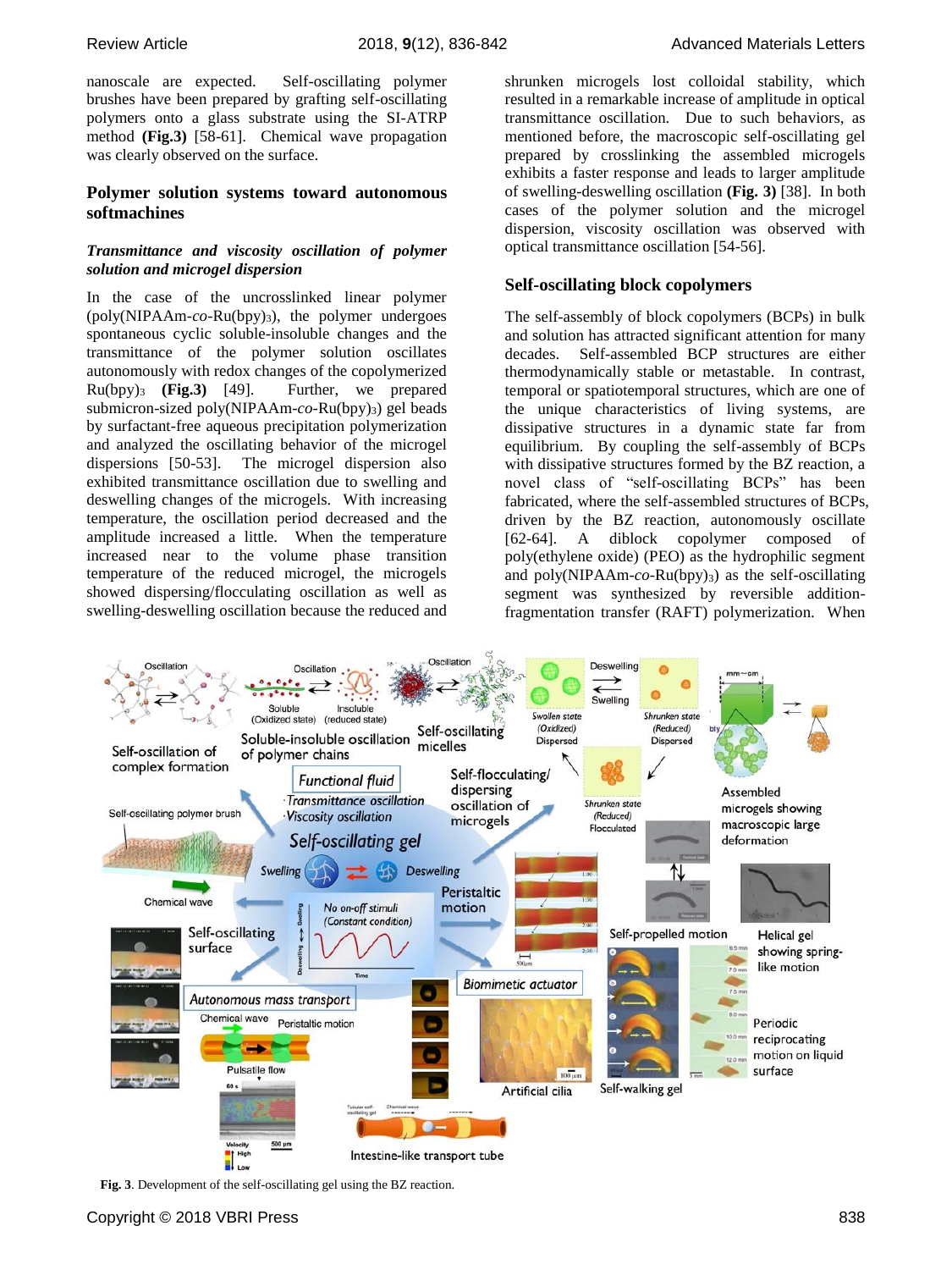$(a)$ 

the temperature was increased, the PEO-*b*poly(NIPAAm-*co*-Ru(bpy)3) block copolymer underwent a phase transition from unimers to micelles, driven by the change in the hydrophilicity of the selfoscillating segment. Importantly, in this system, the phase transition temperature is dependent on the redox states of the  $Ru(bpy)$ <sub>3</sub> centers. Therefore, there is a bistable temperature region, where micelles are stable in the reduced state, whereas unimers are stable in the oxidized state. Consequently, during the BZ reaction, autonomous structural oscillations between unimers and micelles (i.e., 'self-oscillating micelles') can be observed at the bistable temperature, and these oscillations follow the periodic changes in the redox state of Ru(bpy)<sup>3</sup> **(Fig. 4)**. From this starting point, many self-oscillating BCPs with dynamic autonomous behavior have been developed. In the following sections, we overview the recent development of selfoscillating BCP systems.

#### **Self-oscillating vesicles**

The self-assembled structures in dilute aqueous solutions of amphiphilic diblock copolymers change from spherical micelles to cylindrical micelles and then to vesicles as the volume fraction of the hydrophobic segment increases. Therefore, PEO-*b*-poly(NIPAAm*co*-Ru(bpy)3) diblock copolymers with a longer chain of the poly(NIPAAm-*co*-Ru(bpy)<sub>3</sub>) block were synthesized to fabricate vesicles [65-67]. The autonomous association/dissociation of vesicles with micrometer dimensions was observed directly by optical microscopy. In common with vesicles in living cells, vesicle fusion was also confirmed during the association process. Considering the dynamic nature of biological vesicles, such as nuclear envelopes, synaptic vesicles, and cell membranes, the self-oscillating vesicles are a novel type of biomimetic vesicle with dynamic behavior.



**Fig. 4.** Time variation of the normalized scattering intensities (blue) and  $R<sub>h</sub>$  values (red) during the BZ reaction.



**Fig. 5.** (a) Schematic illustration of the self-oscillations of crosslinked vesicles and chemical structure of the cross-linkable selfoscillating diblock copolymer. (b) Optical images of swollen and deswollen states of the vesicle and time-variation of the projected area during the volume oscillation. (c) Optical images of buckled and unbuckled states of the vesicle and time-variation of the projected area (upper, blue), circumference (upper, red) and circularity (lower) during the shape oscillation.

### **Cross-linked polymersomes showing selfbeating motion**

The unique oscillatory motion of vesicle membranes similar to living cell membranes based on BCP selfassembly have also been demonstrated by covalently cross-linking the membranes of BCP vesicles (i.e., polymersomes). We prepared cross-linkable selfoscillating diblock copolymers containing double bonds in the self-oscillating segment **(Fig. 5(a))** [68]. The diblock copolymer formed vesicles at high temperatures. The cross-linked diblock copolymer vesicles were obtained by UV irradiation of the aqueous solution of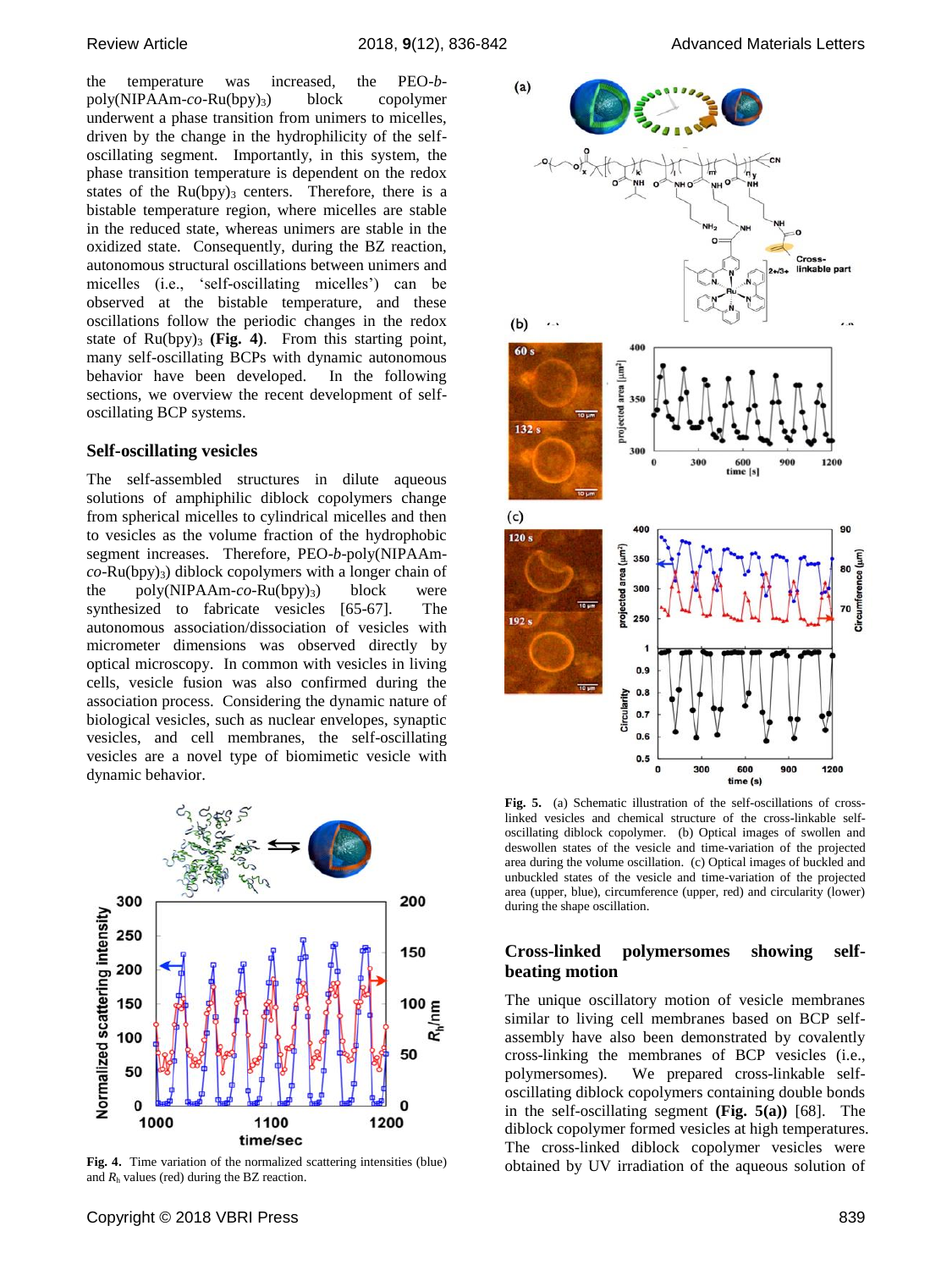$(a)$ **Buckling** (oxidized)  $20 \text{ µm}$ Swelling (oxidized) Deswelling (reduced) **Complex** oscillation **Cross-linker** Microgel  $(b)$  $90 s$  $125s$  $40s$  $2011$ 20 20

**Fig. 6.** (a) Schematic illustration of the shape oscillation of the colloidosome. (b) The complex oscillatory behavior is accompanied by multiple buckling deformations and the movement of buckling points.

## **Viscosity oscillations of self-oscillating multiblock copolymers**

Although even the simplest AB-type diblock copolymers offer a variety of self-assembled morphologies, multiblock copolymers with more than two segments offer an even greater array of selfassembled structures. By precisely designing the selfoscillating multiblock copolymers, microscopic structural oscillations can be converted to macroscopic viscosity oscillations [70]. Therefore, ABA-type triblock copolymers, composed of a self-oscillating A-segment and a hydrophilic B-segment, were synthesized. It is well known that ABA triblock copolymers with a thermoresponsive A-segment and a solvophilic B-segment can undergo sol-to-gel transitions through the formation of micellar networks in a concentrated solution. Therefore, it is expected that microscopic oscillations in the formation and deformation of micellar networks can be converted to macroscopic oscillations in the bulk viscoelastic

the diblock copolymer with photo-initiators at a temperature above the unimer-to-vesicle phase transition temperature. The autonomous volume oscillations of cross-linked vesicles are shown in **Fig. 5(b)**. In addition to the volume oscillations, unique oscillations in the shapes of some cross-linked vesicles were observed. The images on the left of **Fig. 5(c)** show the two states observed during the shape oscillation, i.e., the buckled and the unbuckled states. The mechanism of the shape oscillations with buckling and unbuckling deformations can be explained as follows: When  $Ru(bpy)_3$  in the vesicles is oxidized, membrane hydration occurs, causing tangential stress and increasing the surface area of the vesicles. If the tangential stress is larger than the buckling threshold, a buckling deformation occurs, increasing the surface area and reducing the stress. In contrast, when  $Ru(bpy)_{3}$ is reduced, tangential stress is applied in the opposite direction, reducing the surface area. Consequently, recovery from the buckled state to the unbuckled state takes place. As a result, periodic shape changes, including buckling and unbuckling deformations, are driven by the cyclic changes in the redox state of  $Ru(bpy)$ <sub>3</sub> over the course of the BZ reaction. Selfoscillating cross-linked vesicles showing dynamic structural changes provide an artificial cell model and might be useful to understand the dynamic nature of biological membranes.

### **Self-oscillating colloidosomes**

Recently, an increasing number of researchers have investigated the fabrication of hollow microstructures based on templating emulsions stabilized by colloidal particles, so called "colloidosomes". Based on this strategy using the self-assembly of colloidal particles onto water/oil emulsions, which act as hollow particle templates, we have fabricated "self-oscillating colloidosomes" that exhibit unprecedented and complex shape oscillations [69]. During the BZ reaction, the shapes of the colloidosomes undergo buckling deformations, similar to the cross-linked BCP vesicles described before. However, compared to the shape oscillations of the cross-linked BCP vesicles, the oscillatory profiles of colloidosomes had more complex waveforms, attributed to the existence of three stages of oscillations, i.e., i) unbuckled and swollen, ii) unbuckled and deswelled, and iii) buckled **(Fig. 6(a))**. This three-stage behavior can be explained by the fast relaxation kinetics of colloidosomes due to their porous structure. As a result, relaxation from the buckled state to the unbuckled swollen state occurred in the oxidized state, resulting in complex oscillatory waveforms. Furthermore, other complex oscillatory changes such as multiple buckling deformations and movement of buckling points were observed for large colloidosomes **(Fig. 6(b))**. Interestingly, complex oscillatory shape deformations of cell membranes have been observed in cells with large diameters, for example, fibroblast cells.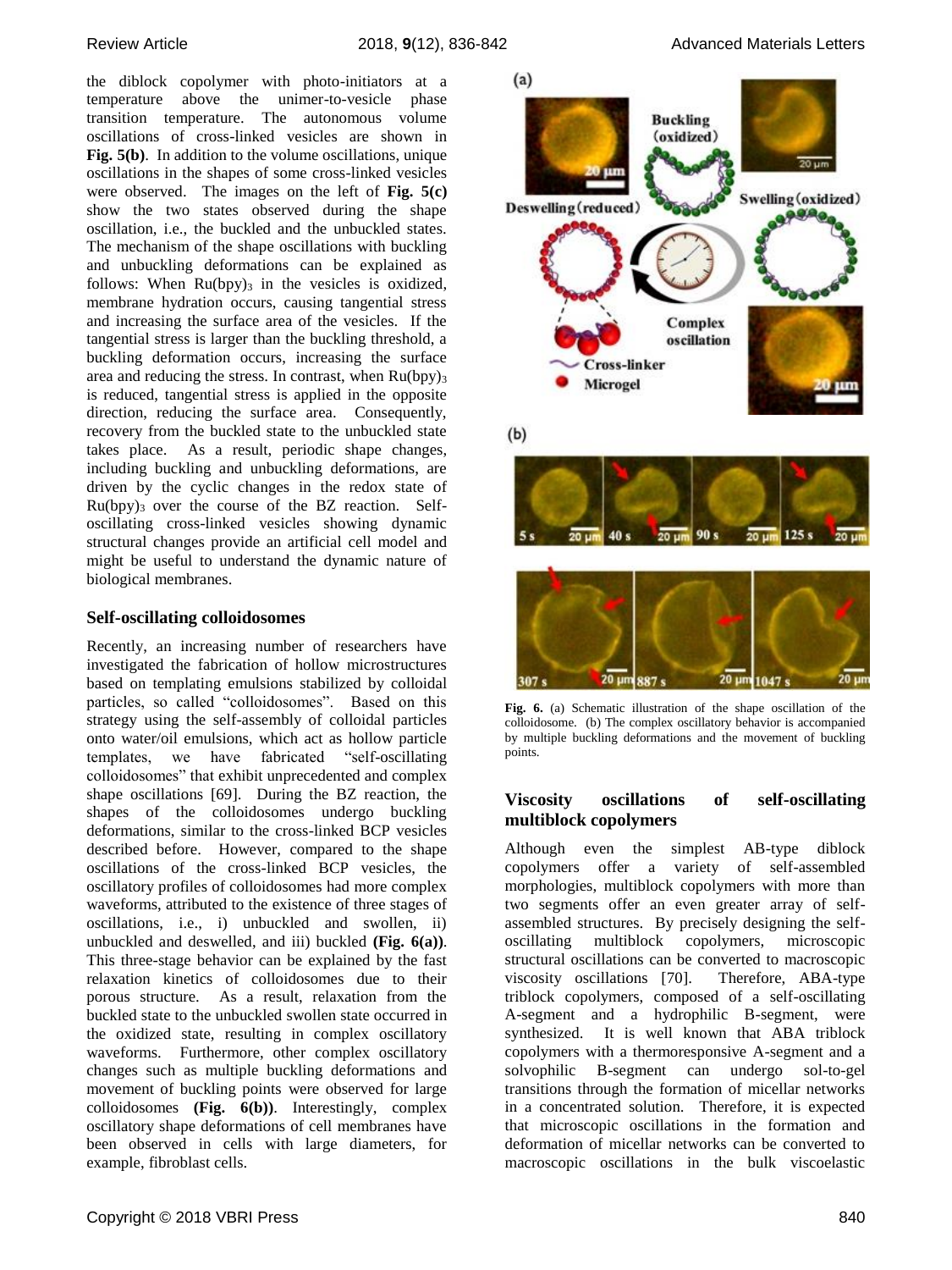properties by using the ABA-type self-oscillating triblock copolymers. As expected, we succeeded in realizing autonomous viscosity oscillation by microscopic self-oscillation between formation and break-up of the network structure by preparing ABA triblock copolymer.

#### **Amoeba-like self-oscillating polymeric fluids with autonomous sol-gel transition**

However, the viscosity amplitude was limited (~2 mPa s). In order to achieve the significant increase in the amplitude of oscillation, we designed a ABC tri-BCP that is responsible for drastic structural changes. As a result, this copolymer shows a sol-gel transition with association and dissociation of percolated network structures similar to that in a living amoeba under constant condition without any external stimuli [71]. The target multiblock copolymer was synthesized by RAFT polymerization incorporating a thermoresponsive A segment, a hydrophilic B segment, and a self-oscillating C segment **(Fig. 7(a))**. The thermoresponsive A segment is composed of *N*isopropylacrylamide (NIPAAm) and *n*-butylacrylate (BA). It showed a lower critical solution temperature (LCST)-type phase transition  $(T_A)$ . In contrast, the selfoscillating C segment was designed to have a LCSTtype aggregation temperature  $(T_C)$  higher than  $T_A$  to achieve a stepwise aggregation which suppress the formation of a loop chain. As a result, the efficient formation of a network structure could be achieved. Here, the redox state of  $Ru(bpy)_3$  introduced in the C segment affected  $T_C$ .  $T_C$  in the oxidized state  $(T_{C, Ox})$ increased more than it did in the reduced state  $(T_{C, Red})$ . Therefore, a bistable temperature  $(T<sub>b</sub>)$  emerges between *T*C, Red and *T*C, Ox. At *T*b, an autonomous micellar connection/dispersion oscillation coupled with a redox change of  $Ru(bpy)$ <sub>3</sub> driven by the BZ reaction could occur without applying any external stimuli. Consequently, in a concentrated polymer solution, autonomous viscosity oscillation and sol-gel oscillation could be realized through percolation of the micellar network structure **(Fig. 7(b))**.

When the polymer concentration was 5.0 wt%, the viscosity amplitude reached a maximum of 1,960 mPa s. This value is comparable to the amplitude occurring in living amoeba, and about  $10<sup>3</sup>$  times larger than that observed in previous reports. Further, *G*' and *G*'' were measured as a function of time to investigate the profile of the viscoelastic oscillation **(Fig. 7(c))**. As a result, autonomous sol-gel oscillations were observed **(Fig. 7(d))**. It is notable that a self-oscillating sol-gel transition was observed repeatedly and reversibly under constant condition without any external stimuli. **Fig. 7(e)** and **(f)** show the behavior of the small droplet of the polymer solution filled inside a tilted glass capillary. We could clearly observe an intermittent forward motion of the droplet inside the capillary. This intermittent motion is due to spontaneous and periodic sol-gel transitions of the polymer solution. Thus, we

successfully demonstrated an intermittent forward motion of the polymer solution.



**Fig. 7.** (a) Chemical structure of the ABC triblock copolymer. (b) Conceptual illustration of the autonomous and periodic sol-gel transition based on structural changes driven by redox changes of the ABC triblock copolymer. (c) Oscillating profiles of *G*' and *G*'' of ABC triblock copolymer solution (5.0 wt%) at 30 °C, with  $\gamma = 2.0$  % and  $f = 1.0$  Hz. (d) Direct observation of an autonomous sol-gel oscillation of the ABC triblock copolymer solution (5.0 wt%) at 30 °C. (e) Intermittent forward motion of a droplet of the ABC triblock copolymer solution inside a glass capillary by autonomous and periodic sol-gel transition at 26 °C. (f) The position and the velocity of the droplet inside the glass capillary.

## **Concluding remarks**

As mentioned above, we have developed novel "selfoscillating" polymer gels that exhibit oscillation like heart muscle under constant external conditions. Since the first report INS 1996, we have systematically studied those polymer gels as well as their applications to smart materials. Herein, our recent progress on the self-oscillating materials was summarized. As an innovative study to propose novel potential of polymer gels and achieve an autonomous behavior by coupling chemical and mechanical oscillators in polymer systems, the study has attracted much attention in the research field of polymer science, materials science, physical chemistry, theoretical simulation, biophysics, *etc*. The future applications for biomaterials would be also envisioned. We will continue advance our research toward more innovations.